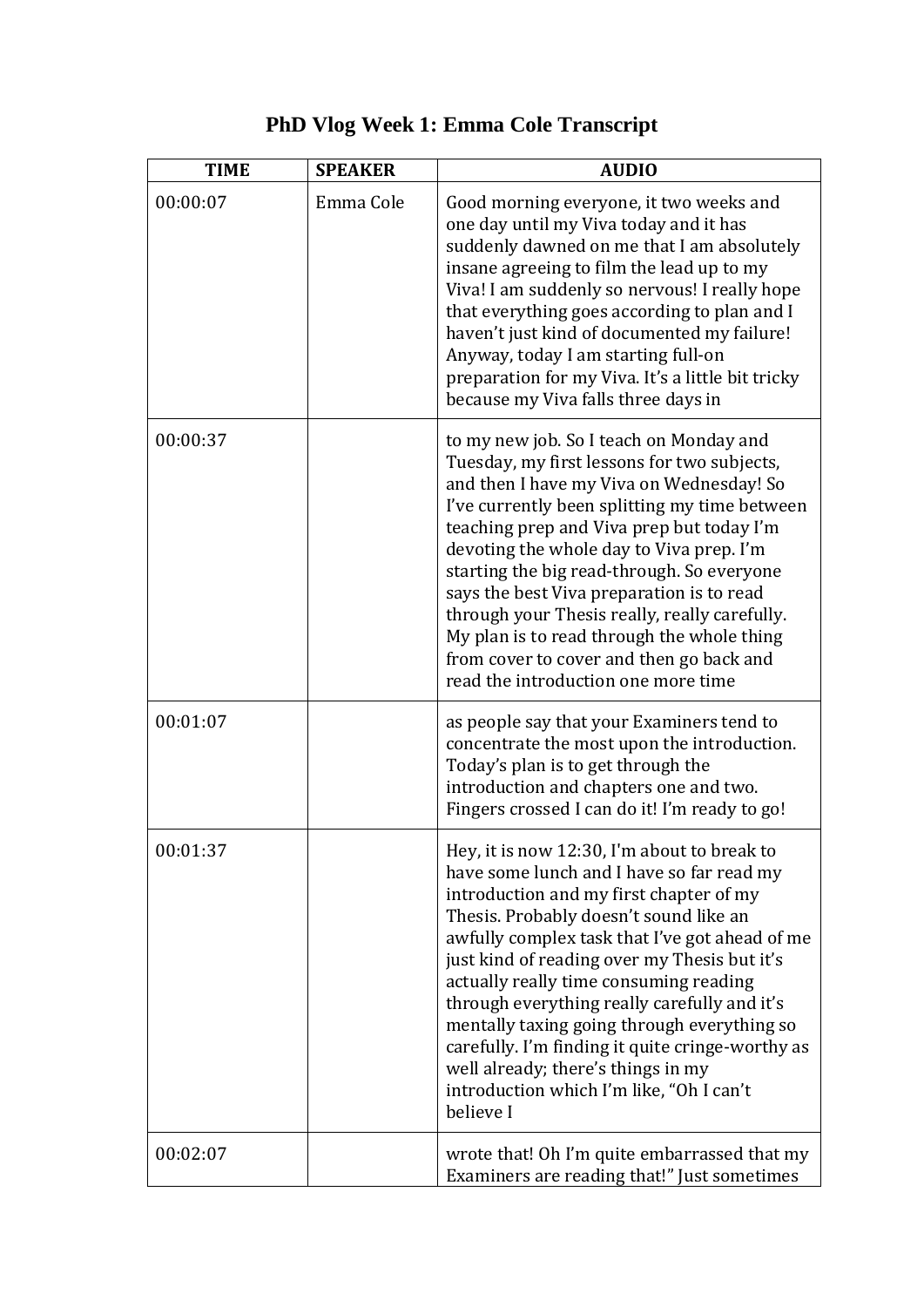|          | when I'm being a little bit too forthright about<br>what I think I'm doing differently and I think<br>maybe it might have worked in my favour if I<br>was a little bit more meek. Okay, so it is now<br>15:45 and I have just finished reading chapter<br>two. So I'm really happy with my progress<br>today. It's quite unusual that I have met my<br>goal before 16:00! So I'm going to try and<br>make the most of that and have a coffee and<br>keep reading. It's                                                                                                                                             |
|----------|--------------------------------------------------------------------------------------------------------------------------------------------------------------------------------------------------------------------------------------------------------------------------------------------------------------------------------------------------------------------------------------------------------------------------------------------------------------------------------------------------------------------------------------------------------------------------------------------------------------------|
| 00:02:37 | now 18:00 and I am halfway through the<br>third chapter of my Thesis. I'm really, really<br>pleased with how far I've come today. As you<br>can see I'm looking a bit dishevelled after<br>reading all day, I'm feeling exhausted and I'm<br>definitely going to call it quits there. It's been<br>a tough day really. I know it probably seems<br>that I'm just doing very easy, mundane things,<br>reading over the Thesis, but when you're<br>writing it, you're so embedded within it and<br>you're so passionate about it and ready to<br>defend the Thesis to the hilt but once you've<br>got a bit of space |
| 00:03:07 | from it, suddenly it starts to become a lot<br>more difficult to be so confident with it and<br>all of a sudden you start to see it in a different<br>light and it's quite stressful reading it like<br>that. Good morning and welcome back to the<br>second part of the Vlog. It's now Thursday,<br>one week and six days until I submit my<br>Thesis and I'm out walking, can you see him,<br>my little dogs and myself and then I'm off<br>home to finish reading the Thesis. So I'm<br>reading chapters The second half of three<br>and chapters four and five and the conclusion<br>today. Wish me luck!      |
| 00:03:37 | It's a lot of work. Okay, it is now 10:45 and I<br>am finally up to chapter four. It struck me<br>actually as I've been reading just now that<br>this kind of period prepping for the Viva is a)<br>quite weird but b) most like actually just<br>starting a PHD, it's like you kind of end where<br>you begin because when you're first starting a<br>PHD essentially you spend a lot of time just in<br>the library reading, just going over all the<br>literature and making sure you work out how                                                                                                              |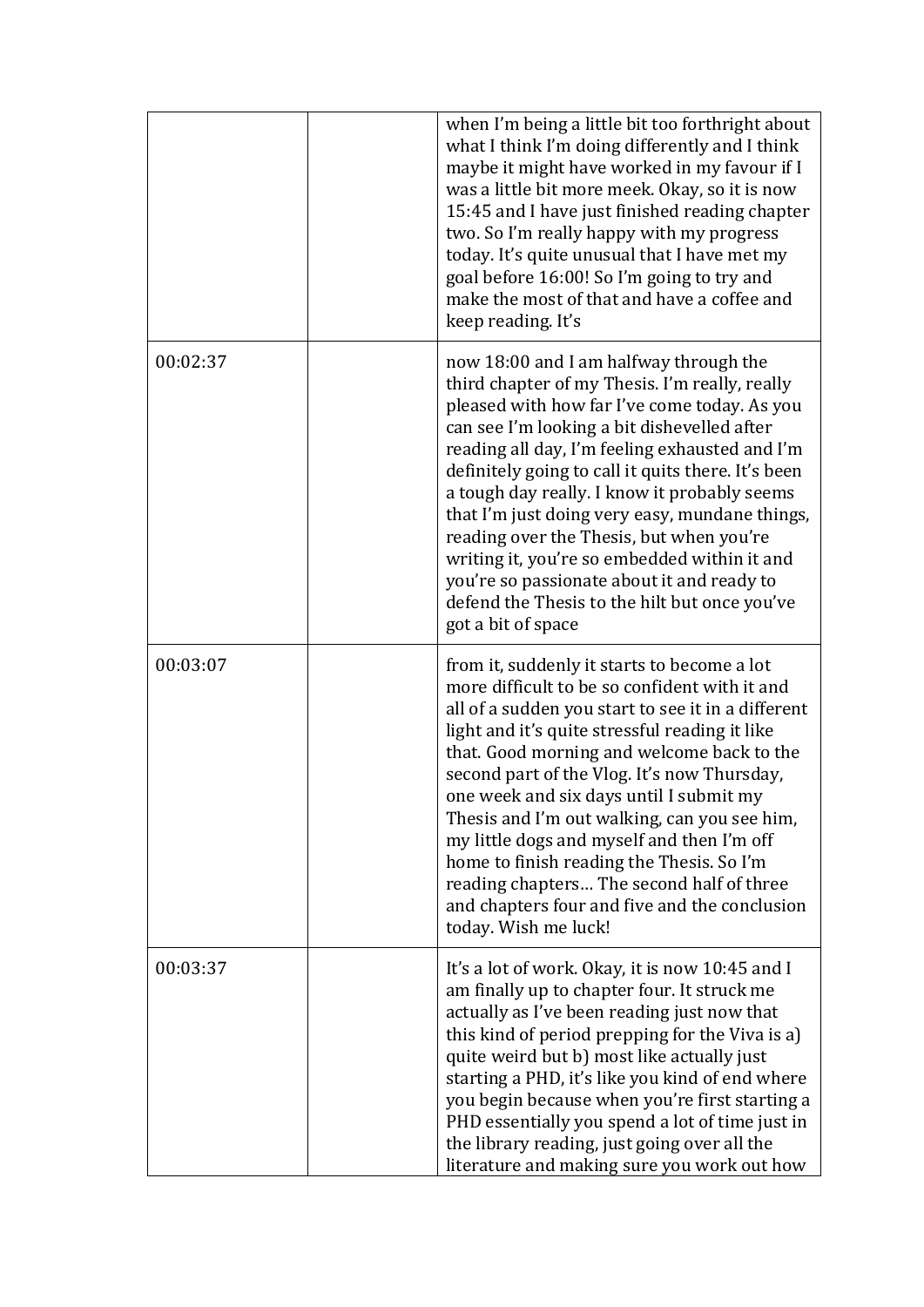|          | your ideas are positioned in relation to that<br>kind of                                                                                                                                                                                                                                                                                                                                                                                                                                                                                                                            |
|----------|-------------------------------------------------------------------------------------------------------------------------------------------------------------------------------------------------------------------------------------------------------------------------------------------------------------------------------------------------------------------------------------------------------------------------------------------------------------------------------------------------------------------------------------------------------------------------------------|
| 00:04:07 | wider pool of scholarship and it's I don't<br>know if I've been kind of at a stage since that<br>beginning period where I have just been<br>reading all day. So it's quite bizarre but<br>whereas when you first start a PHD, you have<br>very little direction and you're just kind of<br>drowning in this sea of scholarship - now I<br>have a lot of direction and a lot of pressure on<br>me! So it's quite weird seeing the kind of<br>evolution and the full circle. Okay, it is<br>literally just gone 13:30 and I have just<br>turned the page for the beginning of chapter |
| 00:04:37 | five, finally my last chapter! My brain feels<br>like utter mush but, you know, I am getting<br>through the Thesis, I'm hitting my schedule<br>which is quite rare! Usually I'm running<br>behind schedule and I'm just making lots of<br>notes about the most important bits, the<br>vague bits, the kind of page numbers with<br>quotes that I really should memorise so if<br>something comes up in the Viva I know<br>exactly where to turn. I definitely don't think<br>this is wasted effort. It is quite monotonous<br>and it is quite hard working home alone               |
| 00:05:07 | no one to talk to, on just one task for such a<br>long period of time but I'm getting through it.<br>I've realised I'm not going to get through this<br>final chapter without another coffee so I'm<br>heading out, get a bit of fresh air and a<br>caffeine hit! It's now 17:45 and I've just<br>finished reading my conclusion. I'm really<br>happy that I've managed to finish reading<br>everything today so I'm going to sign off the<br>Vlog here, do a couple of emails and then<br>maybe have a glass of wine!                                                              |
| 00:05:37 | For those who are watching not in the U.K.,<br>you might wonder why I'm putting in these<br>really long hours in the lead-up to the Viva.<br>The Viva is kind of a peculiarity of the U.K.<br>system because in the States, for example, it's<br>more of a celebratory event where your<br>friends and family are invited and in<br>countries like Australia there isn't even a                                                                                                                                                                                                     |